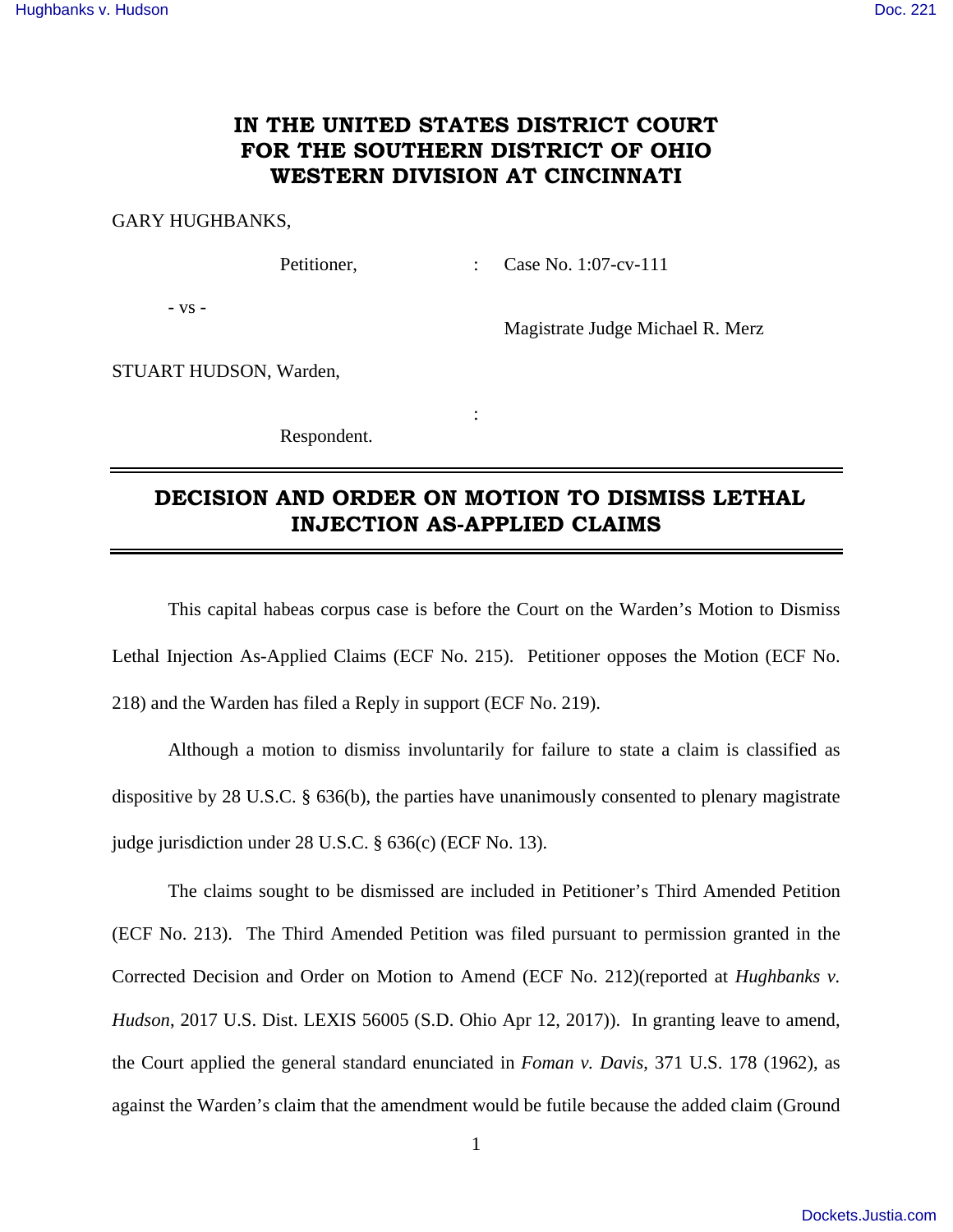Twenty-Two) would be subject to dismissal under Fed. R. Civ. P. 12(b)(6) as untimely and for failing to state a claim on which habeas corpus relief could be granted. The Court overruled the Warden's cognizability objection on the basis of *Adams v. Bradshaw*, 826 F.3d 306, 318-21 (6th Cir. 2016), *cert den. sub nom. Adams v. Jenkins*, 137 S. Ct. 814, 196 L. Ed. 2d 602 (2017)(*Adams III* ). As to the statute of limitations defense, the Court held Hughbanks was entitled to equitable tolling for the time during which this Court was interpreting  $Adams I<sup>1</sup>$  in a manner completely parallel to the process seen in § 1983 capital litigation (ECF No. 212, PageID 15896-900).

 As he did in opposing the proposed amendment in the first place, the Warden moves to dismiss on the basis that Ground Twenty-Two is not cognizable in habeas and is barred by the statute of limitations (Motion, ECF No. 215). Hughbanks responds that the rulings in the Corrected Decision are now the law of the case (ECF No. 218). The Warden replies by noting that Fed. R. Civ. P. 54 makes all decisions before final judgment to be interlocutory and notes that he must file a 12(b)(6) motion now, before pleading, or lose the chance to do so altogether (ECF No. 219).

## **Analysis**

#### **Cognizability**

 $\overline{a}$ 

The Twenty-Second Ground for Relief in the Third Amended Petition reads:

<sup>&</sup>lt;sup>1</sup> There are three published opinions of the Sixth Circuit in Stanley Adams habeas corpus case: *Adams v. Bradshaw*, 644 F.3d 481, 483 (6th Cir. 2011); *Adams v. Bradshaw*, 817 F.3d 284 (6th Cir. March 15, 2016); and *Adams v. Bradshaw*, 826 F.3d 306 (6th Cir. June 13, 2016), referred to herein as *Adams I, Adams II*, and *Adams III* respectively.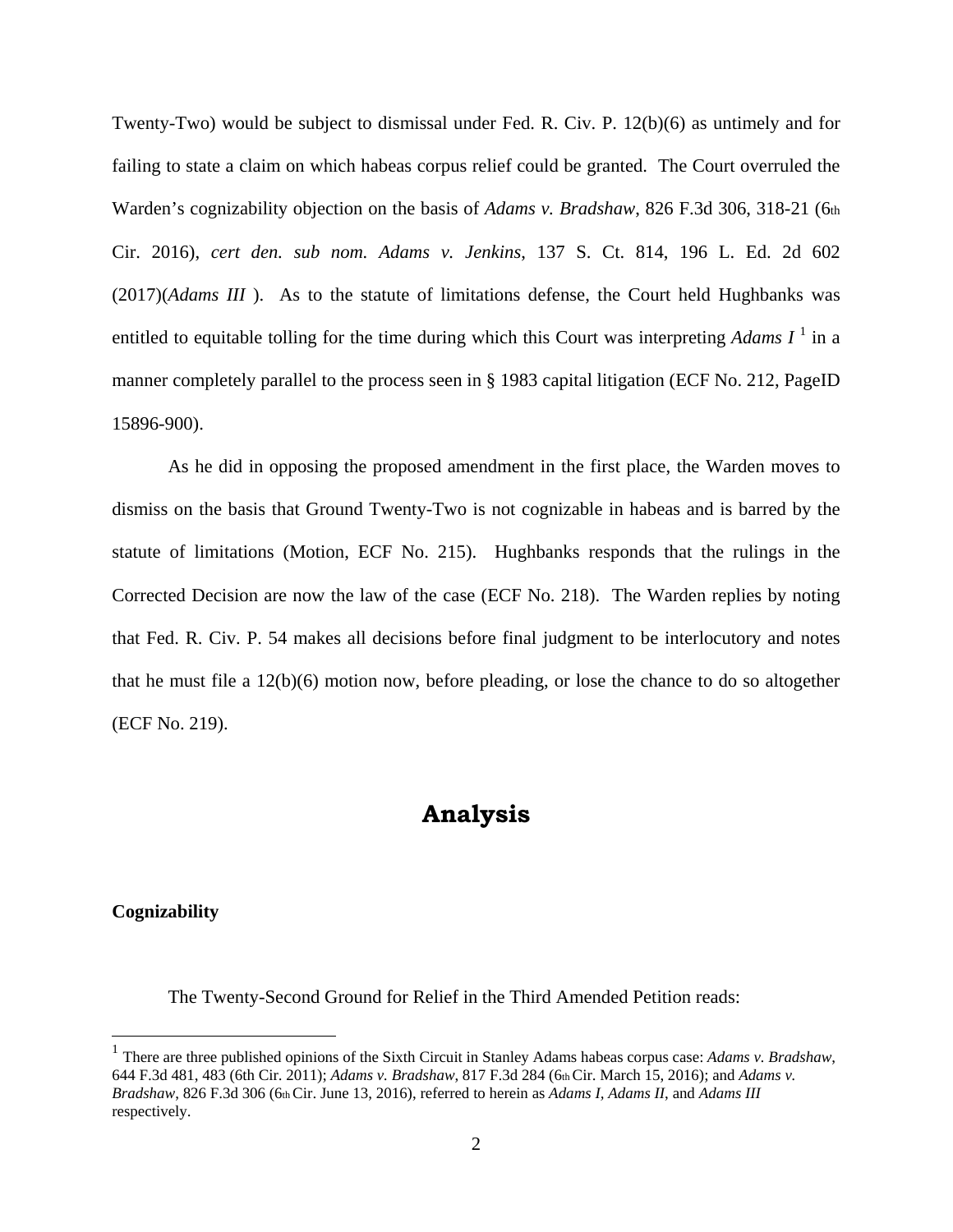**Twenty-Second Claim for Relief:** Gary Hughbanks Execution Under Ohio Law Will Violate The Eighth Amendment Because Any Method That The Ohio Department Of Corrections And Rehabilitation Employs Has A Substantial, Objectively, Intolerable Risk Of Causing Unnecessary, Severe Pain, Suffering Degradation, Humiliation, And/Or Disgrace.

(ECF No. 213, PageID 15907.)

The Warden asserts this claim for relief is not cognizable on the same basis as this Court

articulated in *Turner v. Warden,* 2016 U.S. Dist. LEXIS 6019 (S.D. Ohio Jan 19, 2016). In that

decision, the Magistrate Judge reversed course, relying on his reading of *Glossip v. Gross,* 135 S.

Ct. 2726 (2015):

In light of *Glossip*, this Court's prior treatment of lethal injection claims in habeas corpus requires severe modification. The Court has previously relied on a broad reading of Adams, supra, in permitting method-of-execution claims to be brought in habeas, regardless of whether the same claims were simultaneously pending in a § 1983 action. As Judge Frost of this Court wrote when confronted with the same argument, "*Glossip* undeniably upends this practice." Henderson v. Warden, No. 1: 12-cv-703, 136 F. Supp. 3d 847, 2015 U.S. Dist. LEXIS 134120 \*9 (S.D. Ohio, Sept. 30, 2015)<sup>2</sup>. The undersigned has already reached the same conclusion, writing "[t]his Court's broad reading of *Adams* is inconsistent with the Supreme Court's ruling in *Glossip*. . ." Henness v. Jenkins, No. 2: 14-cv-2580, 2015 U.S. Dist. LEXI S 148195, 2015 WL 666624 \* 5 (S.D. Ohio, Nov. 2, 2015).

Id. at \*17. But this Court was "wrong"<sup>2</sup> in its reading of *Glossip*. In *Adams III*, the Sixth Circuit denied *Glossip* had fundamentally changed the result in *Adams I* and continued to allow lethal injection claims to be made in habeas despite the pendency of substantively identical claims being made by the same death row inmate in a pending § 1983 case. If *Adams III* is a

 $\frac{1}{2}$  In The Path of the Law, 10 Harv. L. Rev. 457 (1897), reprinted at 110 Harv. L. Rev. 991 (1997), Justice Holmes wrote that "The object of our study [of law], then, is prediction, the prediction of the incidence of the public force through the instrumentality of the courts." *Id.* at 997. To the extent this theory of the law applies to trial court behavior, Judge Frost and I were wrong in predicting how the Sixth Circuit would read *Glossip*.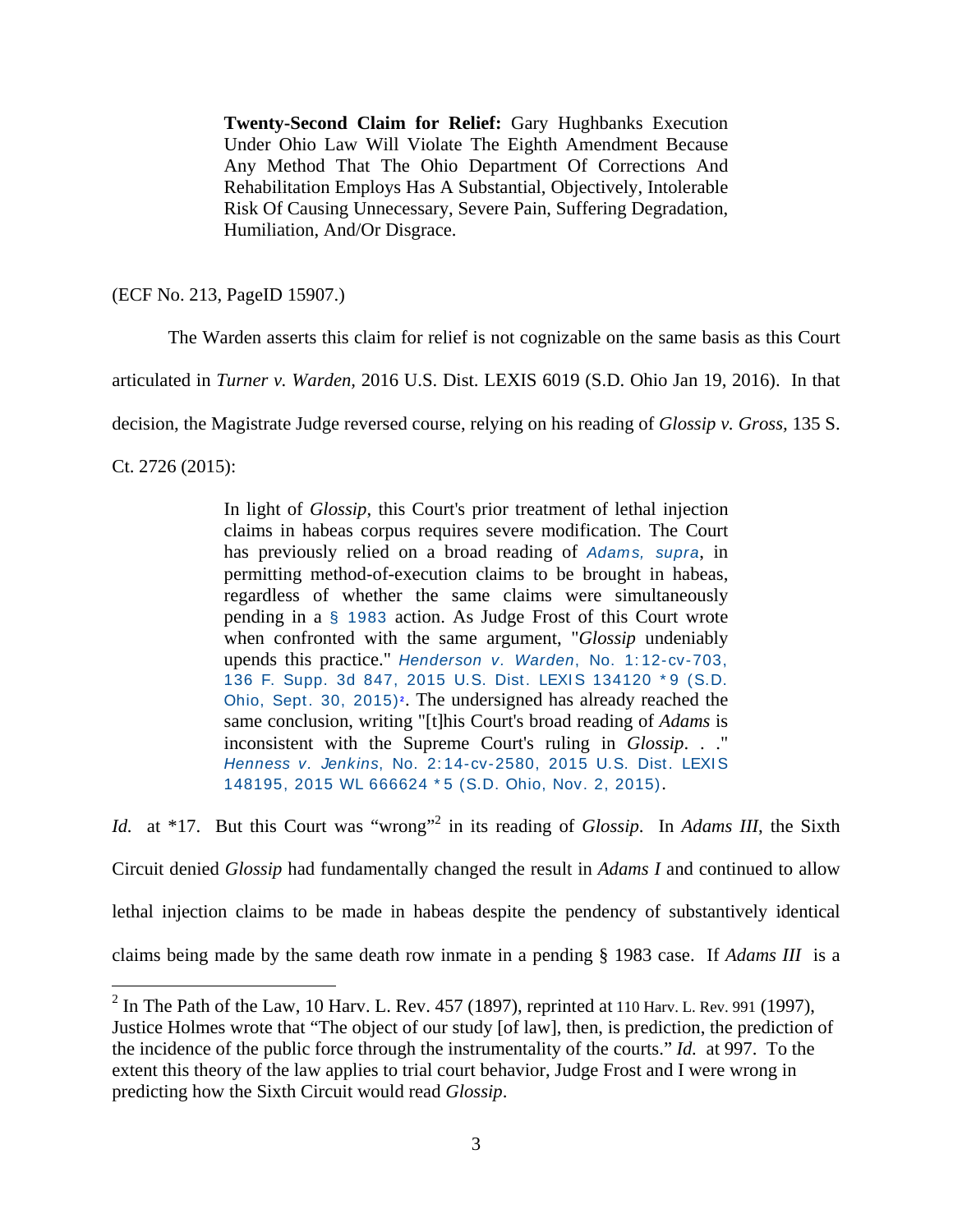misreading of *Glossip*, the Supreme Court passed up a chance to correct it by denying certiorari in *Adams III*. That is why the cited decision in *Turner* was withdrawn shortly after the Sixth Circuit handed down *Adams II*. (See ECF No. 268 in Case No. 2:07-cv-595). In the Corrected Decision, the Magistrate Judge relied on his reading of *Adams III* to allow the amendment:

> As this Magistrate Judge understands it, the current state of the law in the Sixth Circuit after *Adams III* is that habeas corpus will lie to challenge "the constitutionality of lethal injection in general" to wit, that "lethal injection cannot be administered in a constitutional manner, and [that] claim 'could render [Petitioner's] death sentence effectively invalid.'" *Adams III, quoting* Hill v. McDonough, 547 U.S. at 580.

> *Adams III* supports the cognizability of Hughbanks' new proposed lethal injection claim which is a general claim of the type recognized as valid in *Adams III* : "no matter what protocol it uses, Ohio cannot constitutionally execute me under the Eighth Amendment." It is not per se claims of the form "lethal injection is always and everywhere unconstitutional." Such a claim would be precluded by precedent, as *Adams III* recognizes. The Warden's assertion that the proposed Ground for Relief fails to state a claim on which habeas corpus relief can be granted is overruled on the basis of Adams III.

2017 U.S. Dist. LEXIS at \*8-9.

The Warden argues this reading of *Adams III* is wrong. He asserts that the Sixth Circuit's citations to *Hill v. McDonough,* 547 U.S. 573 (2006), and *Nelson v. Campbell,* 541 U.S. 637 (2004), were only meant to show how lethal injection claims are properly pled in § 1983, not in habeas.

The Warden asserts that the only sentence in *Adams III* which speaks to habeas cognizability is the following: "Thus, to the extent that Adams challenges the constitutionality of lethal injection in general, and not a particular lethal-injection protocol, his claim is cognizable in habeas." (Motion, ECF No. 215, PageID 16140). The Warden argues for a plain meaning reading of this sentence, asserting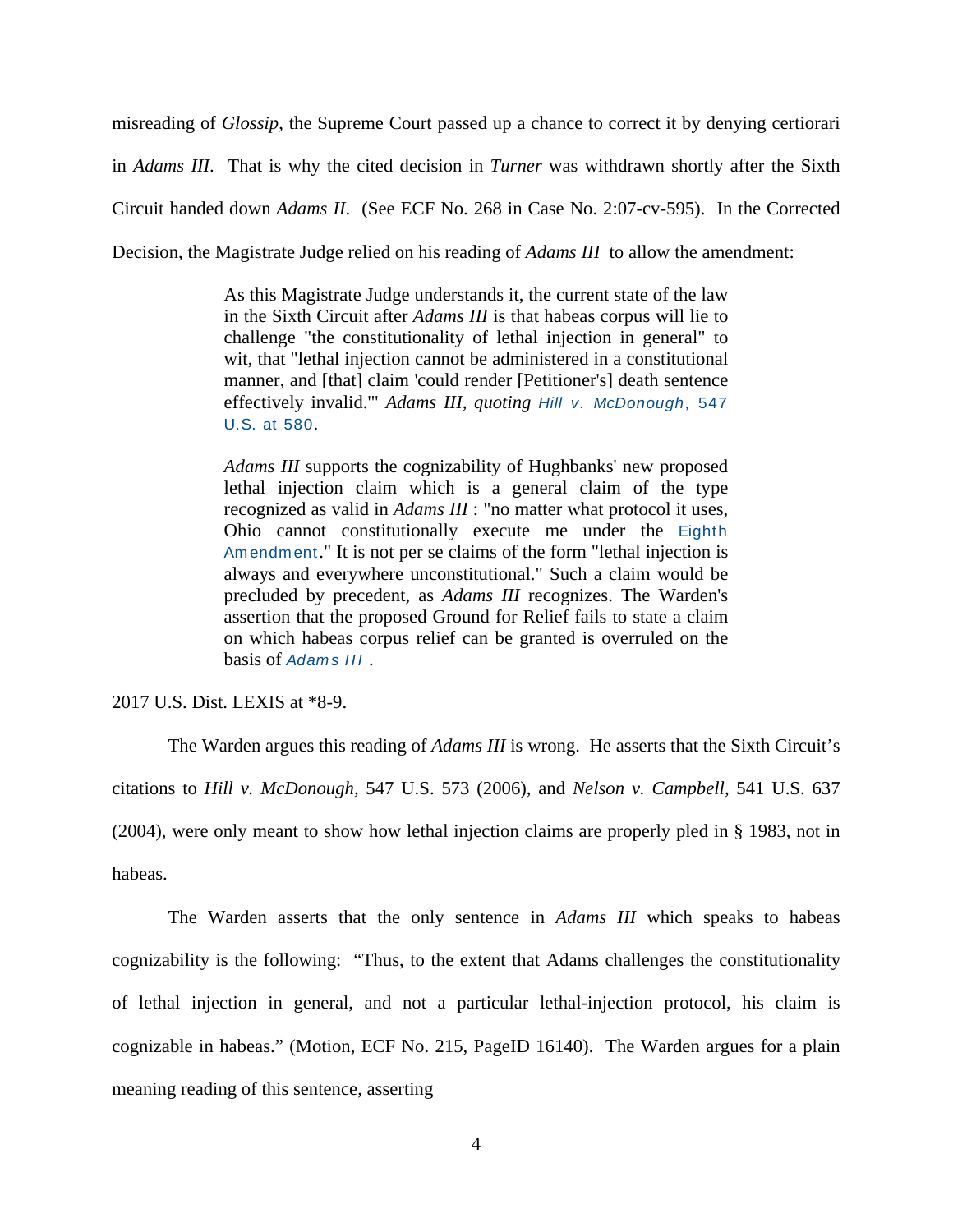This single sentence formulation by the *Adams III* Court of what is an appropriate pleading in habeas is simple, basic, and not complicated. It means what it says, and no more. This passage in Adams III is fairly read to say "challenges … [to] a particular lethal injection protocol" are not cognizable in habeas. This rule is easy to read and easy to understand.

The formulation of a rule for cognizability in a § 2254 habeas action that is governed by a mere denial of the constitutionality of any possible lethal injection protocol would stand in direct contradiction to the "general challenge" contemplated in *Adams III.* Moreover, a denial of the constitutionality of any lethal injection protocol is nothing more that a refusal to recognize binding precedent by the United States Supreme Court.

*Id.* at PageID 16140-41. The Warden does not formulate what a general habeas challenge to lethal injection of the sort undoubtedly authorized by *Adams III* would look like. Instead, he asserts that all Hughbanks and other capital habeas litigants in Ohio are doing is making

> challenges to "a particular lethal injection protocol," illustrated with supposed "botched executions" to supposedly show the shortcomings of "a particular lethal injection protocol." This factor absolutely disqualifies Hughbanks' proposed pleadings from cognizability in a § 2254 habeas action under Adams III. Instead, Hughbanks' pleadings, emphasizing the details and particulars of execution events, the ongoing revision of execution protocols, and the various formulations of lethal drugs, is a serial challenge to "a particular lethal injection protocol" that the Adams III Court says belongs in a § 1983 action.

*Id.* at PageID 16143.

 The undersigned has written at length and repeatedly on why the *Adams v. Bradshaw* decisions do not completely collapse the procedural distinctions between § 1983 and habeas litigation, including in the Corrected Decision here. (See *Hughbanks v. Hudson*, 2017 U.S. Dist. LEXIS 56005 at \*9-12.) But the *Adams III* court knew that Stanley Adams was a plaintiff in *In re: Ohio Execution Protocol Litig*,, Case No. 2:11-cv-1016. While it could have remanded him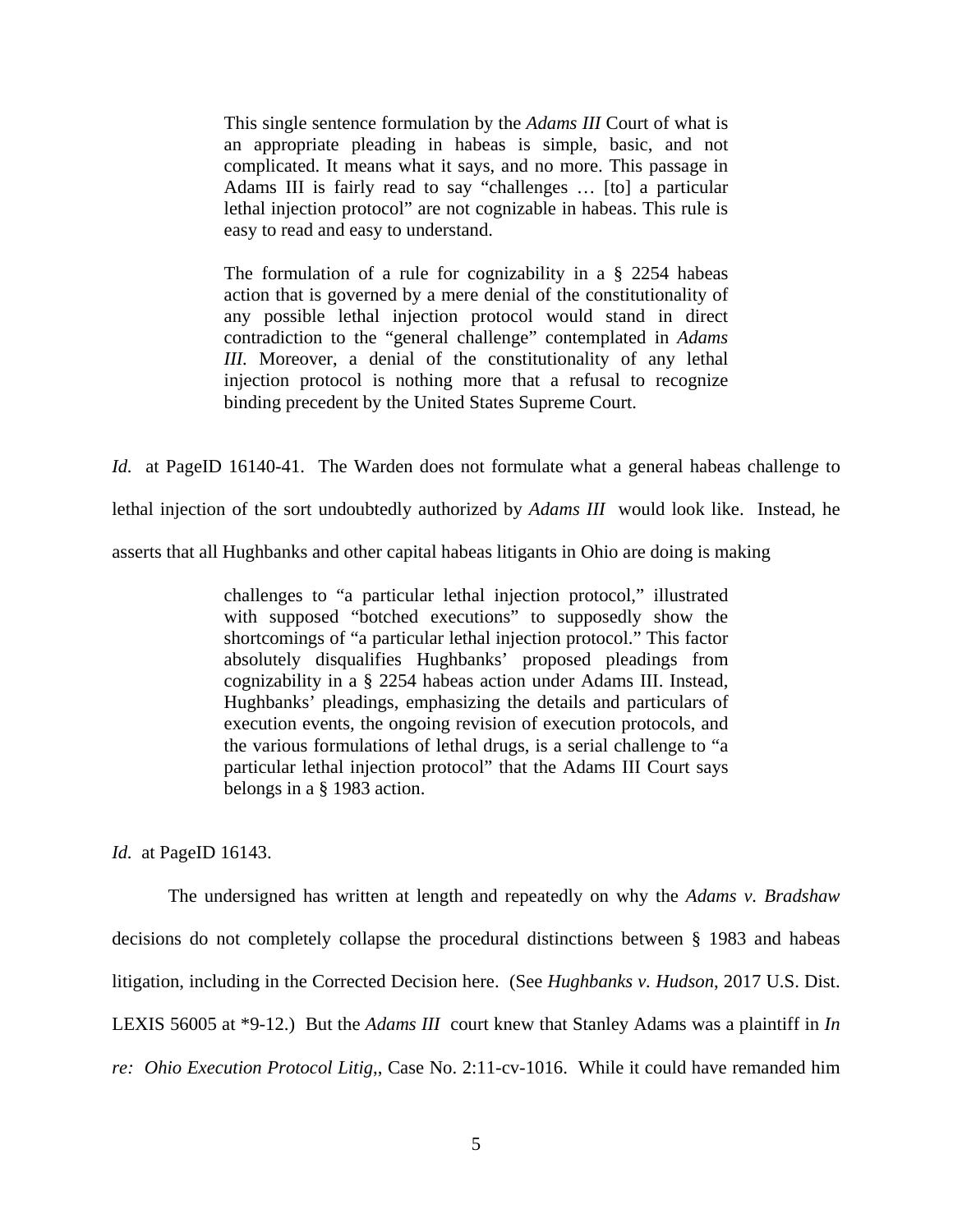to pursue relief in that case alone, it did not do so. Instead, it held that a general challenge to lethal injection that was not a per se challenge was cognizable in habeas because it could result in habeas relief – vacation of an inmate death sentence altogether. The best this Court has been able to do in formulating what such a claim would look like is of the form "Ohio can never execute me by lethal injection" because of deficiencies in Ohio's behavior and my particular characteristics. Ground Twenty-Two fits that form and is therefore cognizable in habeas.

#### **Statute of Limitations**

 In opposing the proposed amendment to add Ground Twenty-Two, the Warden asserted the amendment would be futile because the statute of limitations had long since expired. Petitioner responded with the theory that a new habeas claim arises at least every time Ohio amends its lethal-injection protocol and indeed every time new relevant facts occur or are discovered. The Court rejected that argument. *Hughbanks v. Hudson*, 2017 U.S. Dist. LEXIS 56005, \*9-12. However, the Court also found

> Hughbanks, as well as other capital habeas petitioners, is entitled to equitable consideration of his situation. The state of the law on this point has been confused during the time this case has been pending. Until *Adams I* it was reasonable for counsel to understand that method of execution claims had to be brought in § 1983 proceedings. Following *Adams I*, this Court accepted the extension of the logic of that case and of Cooey v. Strickland, 604 F.3d 939 (6th Cir. 2010), that not only did new § 1983 claims arise whenever the protocol was amended, but so did habeas claims on the same substantive basis. On that basis, counsel could reasonably have concluded they had a year from adoption of a new protocol to amend a client's habeas petition to add claims "newly arising" under that new protocol. Although this Court has now concluded on the basis of *Adams III* and *Landrum* that the cognizability, second-or-successive, and limitations questions must be kept separate, capital habeas petitioners should not be penalized for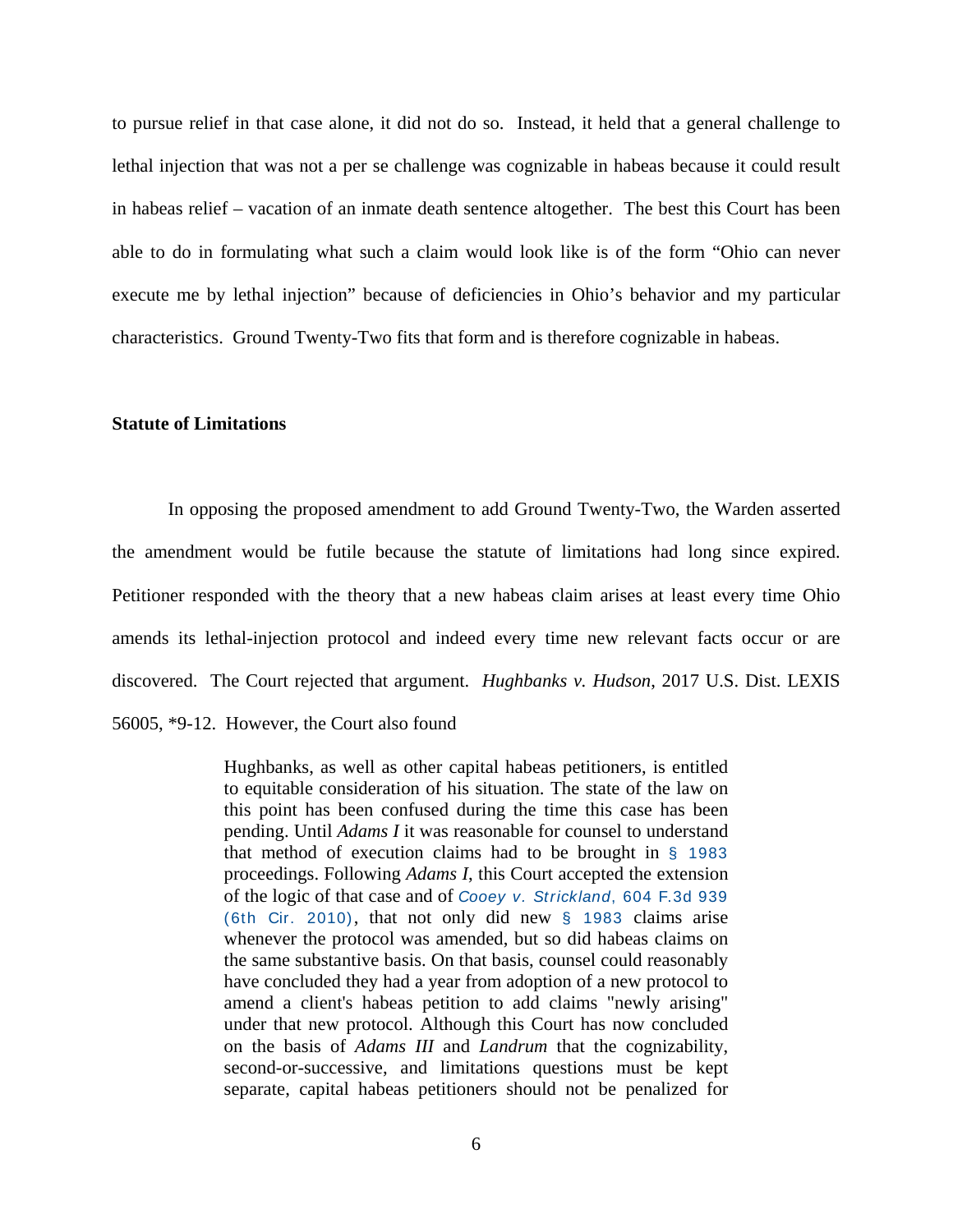following the Court's lead during that period between *Adams I* and *Adams III*. The State of Ohio has not claimed any prejudice would result from this approach since it will have to litigate the lethal injection invalidity question in the § 1983 case in any event.

Id. at \*13-14.

 The Warden argues first that Ground Twenty-Two is barred under 28 U.S.C. § 2244(d). He notes that Hughbanks' original Petition did not include any lethal injection invalidity claim and none was added until five years later (Motion, ECF No. 215, PageID 16134). The Court allowed amendment in 2012 based on its then-understanding, now corrected, of parallels between habeas and § 1983 procedure and found the amendment "timely because brought within one year of the various 2011 revisions to Ohio's lethal injection protocol . . . ." (ECF No. 131, PageID 1800).

 That misunderstanding was long-held and often acted on in capital cases in this District, both by the undersigned and a number of District Judges. The State had no way to correct that view, given that there were no final judgments in cases on which it was acted on. On the other hand, the existence of that misunderstanding and its misleading effect on capital habeas petitioners is what led this Court to conclude Hughbanks (and others) was entitled to equitable tolling of the time during which the Court was operating under that misunderstanding.

 The Warden asserts equitable tolling is only available to excuse habeas petitioner inaction and Hughbanks has been actively litigating this case since 2007 (Motion, ECF No. 215, PageID 16136, citing *Allen v. Yukins*, 366 F.3d 396 (6<sup>th</sup> Cir. 2004), and *Jurado v. Burt*, 337 F.3d 368 (6<sup>th</sup>) Cir. 2003). In both of those cases, the Sixth Circuit refused equitable tolling when delay was the result of attorney error.

 In his Reply, the Warden relies heavily on *Holland v. Florida,* 560 U.S. 631 (2010), the case in which the Supreme Court expressly recognized that the equitable tolling doctrine applies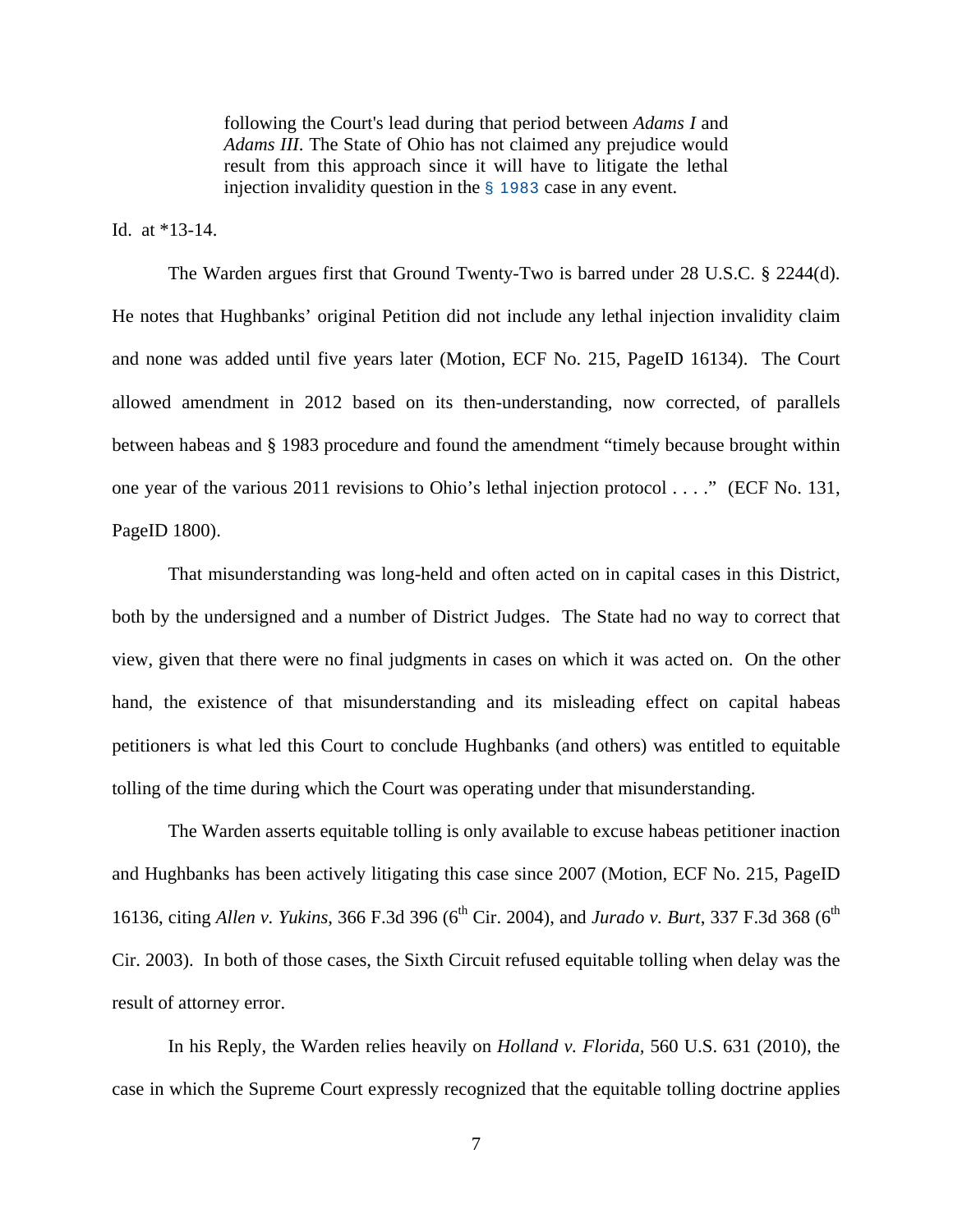to the habeas corpus statute of limitations. The Warden emphasizes that branch of the Holland ruling which requires "that some extraordinary circumstance stood in his way and prevented timely filing," *Id.* at 649, and claims that nothing stood in Hughbanks' way (ECF No. 219, PageID 16153). But the Supreme Court has not given us a catalogue of what those extraordinary circumstances might be and has repeatedly held that equitable principles govern habeas corpus generally, not just the statute of limitations. See *Scvhlup v. Delo*, 513 U.S. 298, 319 (1995), citing, e.g., *Sanders v. United States*, 373 U.S. 1 (1963); *United States ex rel Smith v. Baldi,* 344 U.S. 561, 573 (1953), *Fay v. Noia*, 372 U.S. 391, 438 (1963), *Ex parte Watkins*, 28 U.S. 193, 202 (1830)(Marshall, C.J.).

 If the finding must be explicit, then the Court finds that the confused state of the law on habeas pleading of lethal injection claims from *Adams I* in 2011 through *Glossip* to *Adams III* in early 2017 after certiorari was denied and until the mandate issued was an extraordinary circumstance. The Court has exercised its equitable power to excuse Petitioner's failure during that period to plead a general lethal injection invalidity claim of the sort authorized in *Adams III* .

 The Warden emphasizes that lack of prejudice to one of the parties is not, standing alone, a justification for equitable tolling, and the Court agrees. But the Warden also has not shown any prejudice. Hughbanks is a plaintiff in the Protocol case and the State must defend that litigation as well. There is no execution date set for Hughbanks, and presumably the thirty-three death row inmates who have execution dates through March 24, 2021, will have to have their cases adjudicated before Hughbanks could be reached for execution. Thus the lack of prejudice supports the finding of equitable tolling here.